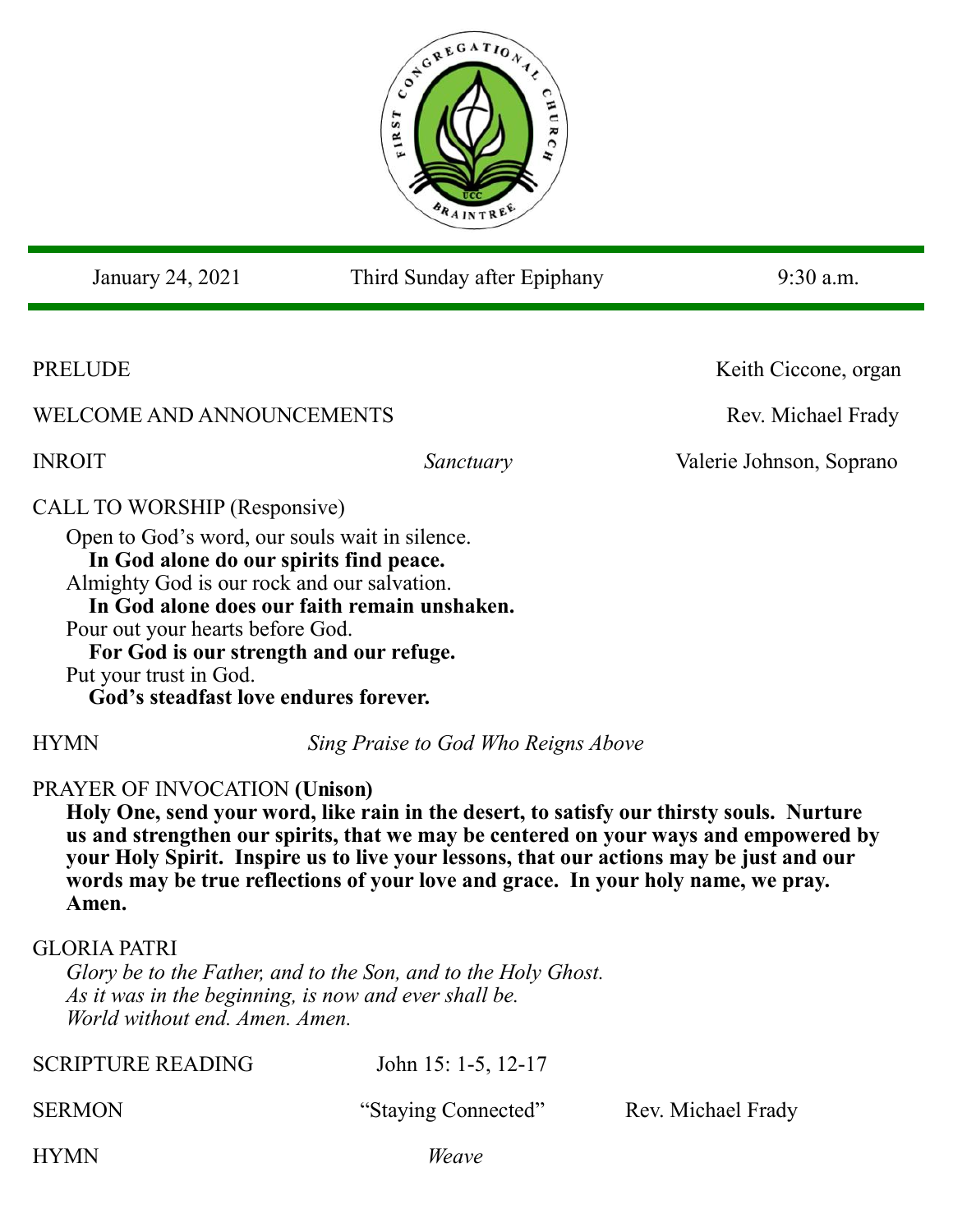# PRAYER SHAWL BLESSING

### INTRODUCTION

## AFFIRMATION OF SHAWL MINISTRY (Responsive)

Without even knowing who would receive it, each shawl was made specifically for the person who will receive it.

**May they see the intricate love and care given to this shawl, mirroring the intricate love and care that God bestows upon all people.**

This shawl was made to bring warmth to someone who feels a chill.

**May they feel the warm breath of the Holy Spirit as they wrap themselves with it.** 

This shawl was made to bring comfort to someone who feels alone. **May they feel comfort in knowing that someone prayed for them as they pieced it together.**

This shawl was made to bring peace to someone in need of prayer. **May they feel the power of our prayers as they feel the yarn winding through their fingers.**

This shawl was made to remind the recipient that they are part of this community. **May they feel touched by our love and connected to us through the grace of our Lord Jesus Christ.**

### **PRAYER OF BLESSING**

**God of creation, redemption and sustaining grace, we praise you for the opportunity to take part in this ministry so that we might see a world beyond ours. We thank you for putting those in need in our hearts and in our minds so that we might fully live out your call to love and serve. Bless those who carefully and prayerfully knitted these shawls. We ask that you bless these shawls and those**  who will receive them. May they feel the love, comfort and peace of your pres**ence. And may your light shine on them and be a beacon of the hope that is promised to all of us. Amen.** 

# PASTORAL PRAYER Rev. Suzy Aja Burba

#### LORD'S PRAYER

**Our Father, who art in heaven, hallowed be Thy name. Thy kingdom come, Thy will be done on earth as it is in heaven. Give us this day our daily bread, and forgive us our debts, as we forgive our debtors. And lead us not into temptation, but deliver us from evil. For Thine is the kingdom and the power and the glory for ever. Amen.**

## DEDICATION OF OFFERINGS

#### \*DOXOLOGY

*Praise God, from whom all blessings flow. Praise Him, all creatures, here, below. Praise Him, above, ye heav'nly hosts. Praise Father, Son and Holy Ghost. Amen.*